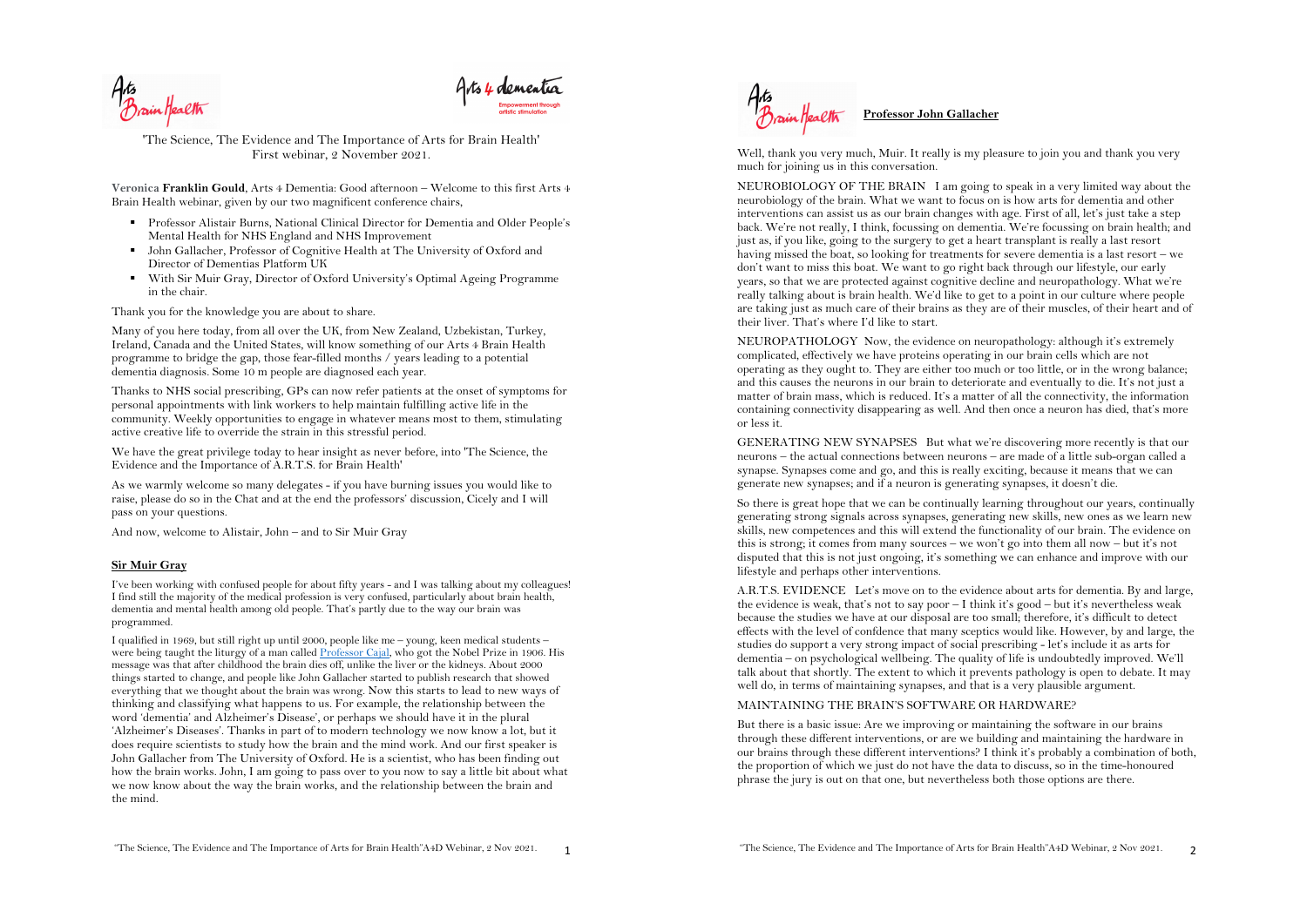

So when we go and do dance or cookery, gardening, singing or paint a lovely picture, what is actually going on to improve the wellbeing and potentially enhance and extend brain function? Well, I think several things are happening. It's worth reflecting your own experience on how this may helped you. Say for example, I don't know whether you paint at all. I'm an extremely poor watercolourist. These colours go everywhere, and even though it is meant to be part of the skill, it certainly doesn't make me feel at all in control of the painting. But when I'm painting my concentration is focussed. Time seems to pass and there's a sense of what psychologists call 'flow' and throws everything else out of the cognitive window. You're focussed on this one thing and it really is therapeutic. You come away thinking, 'That's absolutely fantastic!' Also, I only paint things I find beautiful – even if I'm not very aesthetic, I know what I like. It triggers emotion through imagery in me. I can imagine dance and music triggering emotion in other people. A beautiful piece of music is just so satisfying, even if it brings tears to your eyes, it is thoroughly satisfying.

INCREASING COMMUNICATION Engaging in these activities also increases our communication. Communication is important, at two levels – a high touch level and a low touch level. To be talking about meaningful things to those in our social networks is really important, but also to be talking about everyday events, news gathering, this, that and the other, that's what you get only by broad contact, social groups. These things help us frame our frame of mind. It's very easy for us to be locked inside our own thinking, inside our own philosophical cave, as Plato would say, and we do not understand. We begin fail to appreciate broader pictures, broader perspectives, broader context and communication is absolutely critical for giving us this broader context, a more balanced view of our place in the world.

SELF-REALISATION – EXPRESSION Then there's self-realisation, and to some extent this is related to flow, to be able to express ourselves in a meaningful way is something that we as human beings, if you are interested in human origins you would discover that anatomically modern humans occurred some 300-500,000 years ago, but actually, culturally, modern humans, where they are painting, creating music is a much more recent phenomenon, but it is fundamental to who we are and whether you are very good at something, whether you are just a learner to be able to have that sense of expression in something you have created is very, very satisfying.

SOCIAL COHESION A final function is social cohesion. We are social animals, so to speak. We find our place in terms of our relationships. To be building relationships so that it's not just one relationship that you're over dependent on, but actually, there's a network of relationships that you're interdependent with; and that brings a great sense of meaning and social dignity to be contributing to other people's lives and enabling and allowing them to contribute to you.

So there we have some basic functions of what's going on. We've discussed also the mechanisms very briefly in terms of generating synapses and keeping the brain as healthy as you can. But there's, I think, a slightly broader perspective I'd like to end on.

STIMULATING THE MIND Really, we're talking about brain and body health, stimulating the mind, stimulating the body, so for example, if you were to have some very basic public health analogies, one would be

- Exercise Do More!
- Smoking Stop!
- Alcohol Drink Less!
- Obesity Change your Diet!



• For your cognitive health - Use it or Risk Losing it!

• And for your mental health – Focus on your Wellbeing!

Those last two are particularly relevant for us today. It is not self-indulgent at all, it's just taking yourself seriously to be able to work out how I can contribute to my cognitive health, my mental health and through those how I can contribute to the lives of others. Thank you.

## **Muir Gray**

Well, that was very clear. Some very important messages, to focus on the positives of brain health - to focus on brain Health. In our new book, we focus on the positive *Increase your Brainability and Reduce your Risk of Dementia*. and the key issue that has emerged for me is the importance of activity. We are going to have an activity prescription linked to every drug prescription - we've got that on the back of the GP information systems to make that happen. The GP doesn't even have to remember to press the button.

Now activities, John said we don't think sharply about the distinction with mind and body, we think of physical, cognitive and emotional; and the ideal types of activity I'd like you to think about and in the Chat Room put down some suggestions. For me, for example, I would like the older people, like me, of Leeds competing with the older people of Sheffield to see which population can raise more money for the Yorkshire Wildlife Trust, which employs young people. It's a mission and purpose; and competition I think is very important.

We see now what we need. We need services, like mental health services to cope with problems when they occur.

What you're hearing today is a revolutionary message, a cultural revolution.

Our next speaker Alistair Burns is leading the revolution in the NHS. As a consultant in mental health and old age, he is seen when he was in his day job, before he went to NHS England, as someone who ran a unit or delivered services. But Alistair has always had a clear understanding that his job was education; and that the more highly trained the professionals are, the more difficult they are to educate because they have to unlearn what they have learned beforehand. So, Alistair is a very influential person. He is very highly respected; and he is bringing about changes in the way people think. We are more worried about what the professionals think as they are more difficult to change. Alistair, over to you.

**Alistair Burns** (immediately offers generous donation to the Yorkshire Wildlife Trust – fab competition!**)**

Thank you very much for the opportunity to talk about something that is incredibly important and, as Muir suggests, something that is close to my heart.

Sir Muir, you said that you qualified in the 1960s. I qualified in 1980; and I remember at that time there was still when we talked about 'cancer' as young medical students, we talked ways to avoid about saying 'cancer'. You were talking about a lump or a tumour or a growth. One of the things that we have learned in dementia – and I take John's point absolutely - we're not just talking about dementia here, we are talking about brain health. But, certainly in dementia, there was something about the fact that in cancer we're probably a generation behind in terms of awareness and the engagement that we have around dementia and brain health, as an extension of that.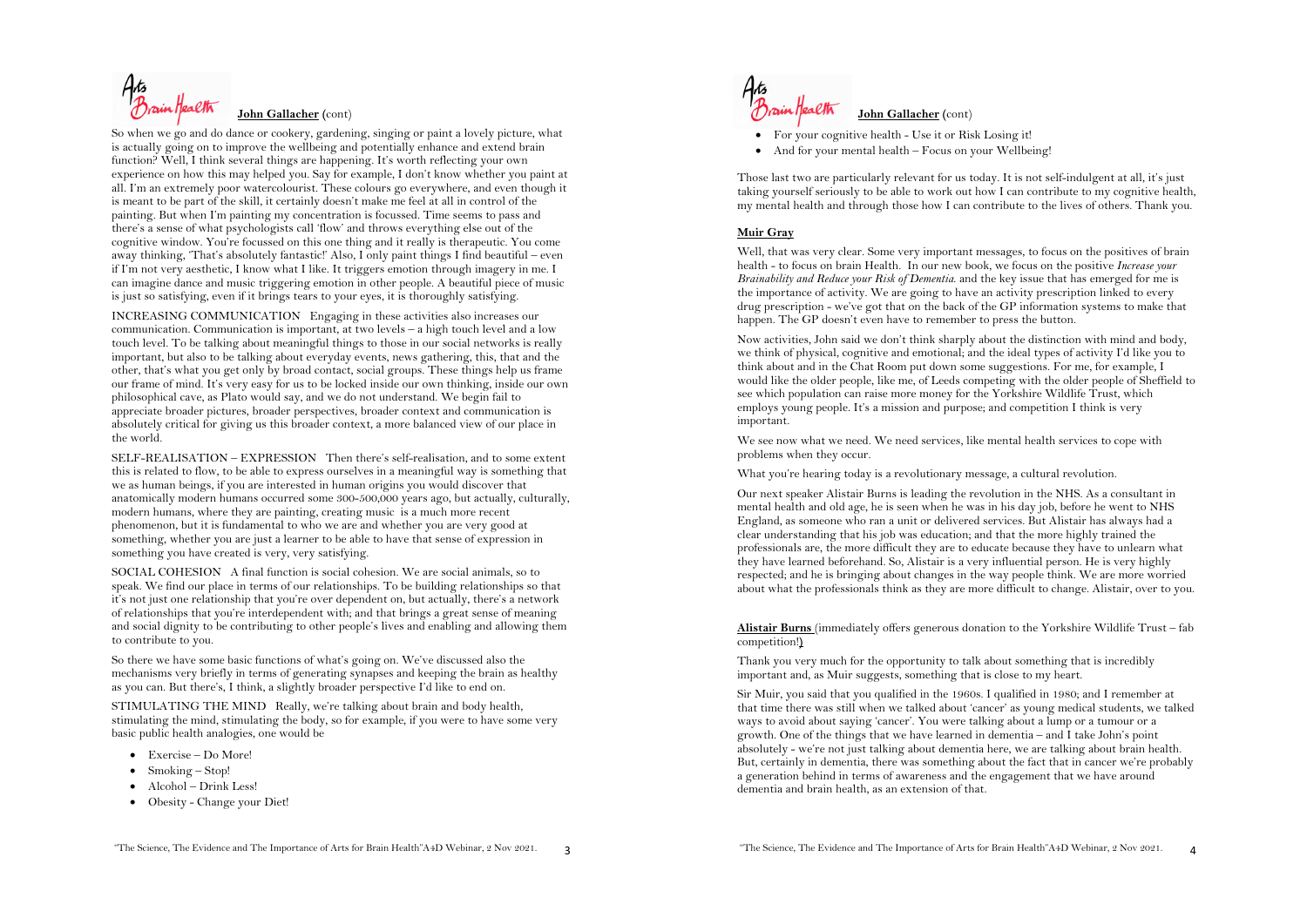

And John, fantastic to hear the scientific evidence. As you said Muir, when I was a student, we thought that once your brain had shrunk that was it, but to see those improvements that can be made and that Arts 4 Dementia has codified, I think are clear.

One of the opportunities for me was really to look in terms of personalisation. Early on in the pandemic we looked at the six areas in terms of ways that we can improve the care for people with dementia. We articulated these as The Wellbeing Pathways – excellent report that Veronica and Cicely and colleagues have reported on was about Preventing Well.

We know that probably one third of new diagnoses of dementia could be prevented, by taking care largely but not exclusively, for vascular risk factors, but also in the Lancet Commission which is freely available, led by Gill Livingstone

(https://www.thelancet.com/article/S0140-6736(20)30367-6/fulltext), We talked about the modifiable risk factors for the development of dementia. We are not talking about preventing dementia, but if we address preventing dementia and brain health, they are essentially not too far apart.

DEAFNESS & SOCIAL ISOLATION Some of the things that surprised us slightly about looking about how you could reduce your risk of dementia, a very common one was deafness. I know in work with support from John and Muir, one of the things that we are looking at is: Should we be paying more attention to issues of deafness and hard of hearing as a risk factor? That brings in a point that John made, social isolation. We know for example that deafness that can make social isolation very much worse. One of the hallmarks when we discuss mild cognitive impairment in dementia, it cuts the person off from themselves, it cuts the person off from their communities, and from their families.

STIGMA Being cut off from your community I think is in no small part behind the stigma that we know that exists for people with dementia. We know it's the most feared illness for people over the age of fifty and that part of that is driven by a sense that that nothing can be done – there is no treatment or cure for dementia. But as we've heard from John and the excellent work of Veronica and Cicely and colleagues, there is in fact a huge amount that we can do. It's true that we don't have one pill that will make everything right, but if we look at the approach which is common in a number of disorders, it is extremely important.

DIAGNOSING WELL The second was looking at Diagnosing Well. We know that still probably only two-thirds of people who we think have dementia come forward for diagnosis and can access that support. We know that the ways in which that diagnosis is made. Usually it is in memory clinics, but increasingly it is done in neurological clinics and primary care.

PERI-DIAGNOSTIC SUPPORT When someone presents with symptoms of dementia it can sometimes take a little while to confirm a diagnosis. In that area which we call the peridiagnostic space, there's lots that can be done; and again the opportunities for looking at the creative arts – John has given examples – to concentrate the mind to look at prevention and look at mental health are clearly important. So one of the things that I would like to do is to begin to concentrate on that peri-diagnostic support and not wait – often it can be several months before diagnosis is given; and with the Dementia Change Action Network and colleagues as well, people like James Sanderson who is in charge of Personalisation at NHS England, we've got lots that we can do to give people activity and to give people not just something to do, but to give them a real opportunity to improve things while that process goes along.

We've heard from John the issue of use it or lose it. We know that in terms of that peridiagnostic support, what's good for your heart is good for your head. And in fact there's



some evidence even when people have a diagnosis of dementia, looking at those vascular risk factors, making sure that someone's hearing is optimal can improve the situation there.

The other two aspects of the Pathway, as well as Treating well and Dying well, were Living well and Supporting Well – these are really two sides of the same thing. When we talked about Supporting Well, we used to concentrate on that immediate post-diagnostic period; and in Scotland there was an aspiration that people would have support for the year following the diagnosis. Living Well is that lived experience of the person in their community. I am often reminded that the vast majority of the experience of a person with dementia, their families and carers are in their own communities and not with the NHS, so that Living Well is clearly extremely important.

LONELINESS AND ISOLATION John also mentioned the issue of loneliness and we know that particularly during the Covid pandemic, that enforced isolation has been very difficult for people with dementia, their families and carers; and the Alzheimer's Society and other charities have done a great job bringing to the fore the importance of that. This brings in the aspects of depression as well. We know that people who are lonely are at greater risk of developing dementia; and that goes down to the issue of if people don't have social contacts, that can be a risk. It's also a risk factor for depression. If people look at the difference between isolation and loneliness, I think a definition of loneliness that I've heard – it's the difference between those social contacts you want and those social contacts you have.

I know that some people who I visit at home and see people, who are caring for someone who has memory problems and dementia, that can be very lonely. So the importance of looking at the opportunity for arts is key and as John has said looking at the mind and the brain and looking at the interaction between depression and dementia is key.

PERSONALISATION I think the big prize for me is the issue of personalisation. We talk about personalisation, particularly in the care of people with dementia and support for their carers and families, that personalised approach is key. We see it, for example in music. As has been said, there are aspects of music that can bring back good memories, some that aren't so good. Everyone will remember that first dance at the disco, perhaps that first kiss at the time of a particular piece of music. Also, we know that those emotional memories are much more strongly held, much firmer held than memories for facts. So bringing back through music, as an example, or through art, those memories from a long time ago, to get that support is key.

I think for me, in conclusion, Sir Muir, if there were things that I think are the real opportunities here, it's the huge potential for arts and looking at dementia and difficulties with memory, It's something that everyone can enjoy, which is key, It's something that can be done. It can be personalised, It can be done with a relatively modest investment. So we're not talking about building a brand new hospital, or a huge expensive medication. It can be done easily and well.

LINKING HEALTH AND SOCIAL CARE As we move forward post-pandemic in the NHS, linking health and social care, of which there has been lots of discussion recently, I think dementia, I always say as a condition it is an exemplar, where linking health and social care is important. I think arts and dementia is a huge piece of glue which can bring people together and that ultimately will be better for people with dementia and their carers.

**Muir Gray** Thank you very much, Alistair.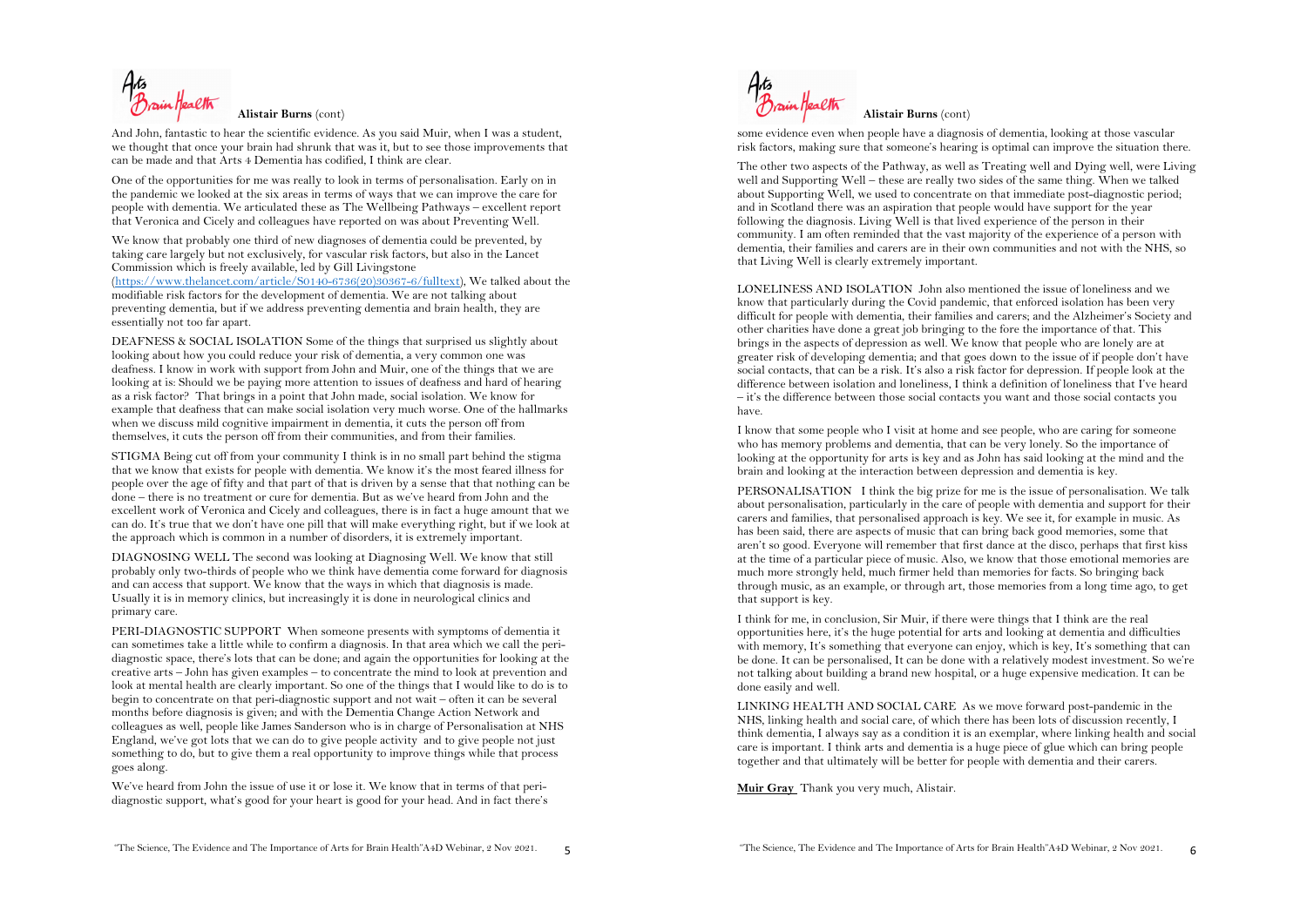**Muir Gray** (cont)

What we would like is to get ideas and proposals. We know where you live, so if you have ideas, we will be looking to come to you to put into practice.

There is a wonderful report that has just been published by the Department of Health and Social Care, with the to me astonishing title, Dept of Health & Social Care (2021) *Good for me Good for us Good for Everybody: A plan to reduce overprescribing to make patient care better and safer, support the NHS, and reduce carbon emissions* (September 2021)

https://assets.publishing.service.gov.uk/government/uploads/system/uploads/attachment \_data/file/1019475/good-for-you-good-for-us-good-for-everybody.pdf It is about overprescribing at all ages, and the estimate is that about  $\mathcal{L}2$  billion of drugs do no good,, are pointless – 'pointless' is the term used - this is not just drugs for mental health and many of them are for older people, in their 80s or 90s. I think what we need to do is to shape up some budgets, some bids, so I have put in a question in the Chat *Imagine you are responsible for brain health and disease in a population of a million and you have just been given £1m from the drugs budget, what would you invest in?* **Holly Marland** says *it would depend on the economic/ethnic demographic of the population* and we would want to spend more on the deprived subsection and the wealthy subsection who are very good at working the system

**John Gallacher** – It strikes me that a lot of this is to do with the social fabric of our communities. You don't have to be a Michelin-starred chef to lead a cookery group, & you don't have to be Monty Don to lead a gardening group You probab;y do need to know what a dance move is to lead a dance group but you don't need to be a member of the Royal Ballet. To facilitate community activity where there is some necessary but not overqualified leadership to gather p around their interests in group I think would be a very cheap way of achieving a substantial impact.

**Muir Gray** Yes and we would find that many of the people running these groups could be run by people over the age of 60. So we need to think of low-cost activities

**Veronica** Actually an area we haven't tapped, thinking about low cost is the University of the Third Age where people can teach other and people with cognitive challenges can get the satisfaction of knowing that they can be useful to each other; and it doesn't have to cost a great deal and Yes it would be fantastic to get the infusion of funds, partic because that would enable the partnership funding between the arts organisation, the integrated care system, the link workers, spiritual and ethnic groups etc and local authorities.

In a way, it's more a matter of joining the dots; and now the GPs know that all you are saying – we are learning so much now - link workers can relieve them of time and worry, that it is of great value to them to have arts as treated whether it physical/mental/creative activities, but it's the act of doing. yes it does need an infusion of funds because arts work on time-limited projects and we need to have ongoing activities, so yes an injection of funds' and I would say that the return on investment for this sort of thing would be huge, because if you can keep people healthier – we found that arts keeps people healthier with A4D for some three years for longer in the community, as Henry Simmons also found, that willsave a lot of GP and care time in the community.

**Alistair Burns** Muir,Just to build up on the things that you were saying. One of the things that People always need permission to do something. There are a couple of great examples. **Melanie Hammond** in the chat - thank you very much for describing your experience in running a group. You mentioned that some people who attended the group are now leading it. One of the things that we try and do is give examples of good care.



We have a very active FutureNHS page on the NHS England where it would be fantastic to highlight some of the examples, Veronica, I know that Arts 4 Dementia do a great job at advertising what's there, but Melanie if any of you or colleagues would like to write to me c/o A4D or directly to me alistair.burns@manchester.ac.uk it would be great to see if any of these could be put on the website and we can get ideas and steers from each other.

**Muir Gray** DIGITAL Can I ask John about digital and the internet? And obviously isolation complicated and sometimes caused by deafness is a major issue. Mobility is a big problem and there is some evidence that digital communication and links I am working on the assumption on the evidence that I've seen that as well as encouraging face to face communication, digital inclusion is a very important feature.

I often say without strong evidence there must be 1780 people in care homes who love Schubert – that's one for every seven care homes. Imagine that coming together as a community It may be, Veronica, we need to think not just of the excellent local initiatives we've seen, but starting to think nationally. There might be 25 people love Shostakovich in care homes, But when an orchestra comes in. It's very nice when young people come in and play, but they would love to go to a Shostakovich concert, or to see one particular artist that most people have never heard of, I think that might be another theme for discussion, John, if you think there might be an evidence base, a value from digital –we are looking at virtual reality – and you can actually stand in a chorus of an opera for virtual reality

**John Gallacher** It depends what you mean by evidence because if we're looking at formal scientific studies I don't think they've been done, but if you looking at people's social preferences as enacted by millions of people around the world, it's a fantastic idea!.

**Muir Gray** Have you heard of Fortnite? These guys in the virtual reality business can do anything you like, go down the Grand Canal, walk over the Accademia Bridge It's a gaming industry that has created the opportunity to not just go to an art gallery but walk upstairs including your niece in Toronto? That's one thing I'd like to take forward, encouraging local, but, Veronica, as a national organisation …

**Veronica** I joined the Self Isolation Choir, the camera's eye direct from conductor to you, and providing a professional singer for each voice part = personalised. Also free organ recitals in churches all over the country, brilliant opportunity for person and carer to enjoy live music, also opportunity for organists to perform rather than accompany. This inspired our A4D church choir and choral programme in 2017 and we are now thinking of promoting this nationally. Music on zoom – one of the advantages is that personal touch.

**Muir Gray** Another problem group – Men. There are not many opportunities for men. I am asking people to comment in the chat room:

**Alistair Burns** – Sporting Memories, not just for men, but looking at brain health and football, and has a great network. The other one is Men's Sheds. There are gender specific opportunities available. In relation to the very important point of digital consultations in memory clinics is to make sure there is no exclusion – we must be mindful for people who don't have access and make sure there are opportunities for them as well.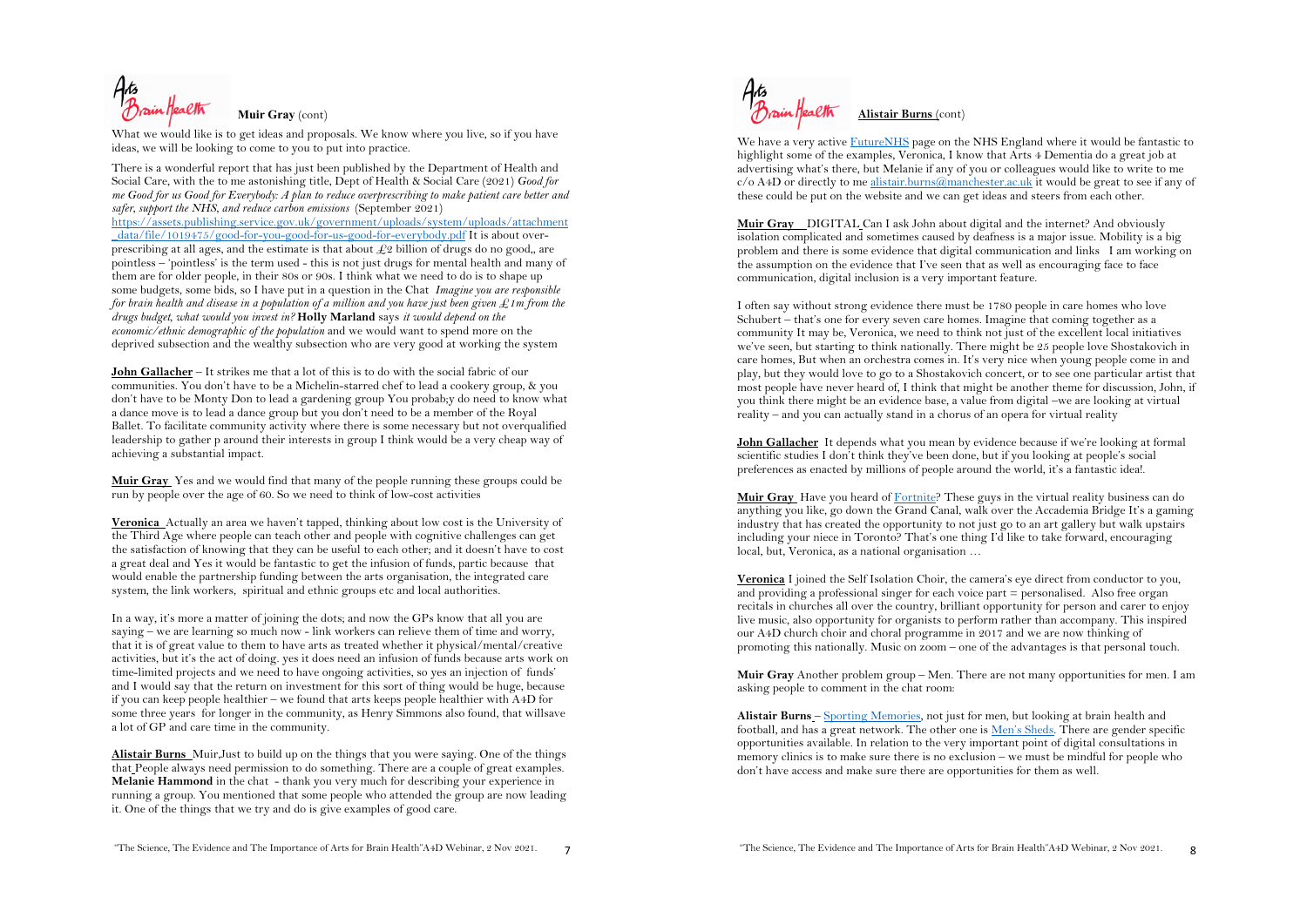# CHAT – MEN

**Veronica** & **Kate Mundy** (15:40) Sporting Memories are fantastic

**Sue Hughes** (15:41, Suffolk Dementia Forum) I am visiting a friendly club on Thursday where men do take part  $\&$  they've been known to enjoy cha cha  $\&$  jive

**Claire Cowell** - Whitworth Art Gallery (15:41, Manchester) We are working with a local men in sheds project to make/craft items for sale in our gallery shop. (V adds & some years ago produced terrific Men's Guide)

**Nora** - Wellsbourne Healthcare CIC to Everyone (15:42) Working in more deprived areas issues are often more complex so joining groups especially arts one takes more time and support and for social prescribers/ link workers we must be mindful that they can only do so much.

**Beth Mitchell** (15:42, Active Ageing, Greater Sport, Manchester) Physical activity is so important, and best when integrated into other approaches so people don't necessarily know they are being active e.g. the men in sheds concept.

**Ruthanne** (15:42) Sporting memories is a terrific model and something similar is happening in Scotland, led by Lucy Brown, on social history more broadly working closely with a variety of libraries across Scotland

**Melanie Hammond** (15:43) We find quiz nights bring out mostly men - maybe its the competition :)

**Maria.Blanche** (15:46, Essex County Council) ECC Challenge Prize Winners 'The Wayback' uses Virtual Reality to bring back sporting memories of World Cup 1966. Link below to find out more: https://www.thomasthomasfilms.co.uk/work/the-wayback

**Muir Gray –** We're starting to see some things come in. Let's just focus a bit more on arts. The term A.R.T.S. covers a broad range of activities. There are quite a few comments on music, that could be developed as a theme. There are the arts as in creative arts, painting, for example. Reading and writing. Veronica, what's the balance you see between these?

**Veronica –** Men's Sheds in Swansea they got together with Swansea City Opera and together composed a coal mining song where they rub along together, *Shoulder to Shoulder*. It's just a terrific idea.

Some people say that arts isn't for us! It can be a challenge to encourage people to do something they're not used to, but once there, they love it. I always recommend doing what people enjoy most, a little bit more. If you're looking at a picture, look longer at it, discuss it together. Looking at a double portrait, one can discuss their individual characteristics, their relationship etc – you're not relyng on memory but contemporary thought and imagination, exercising the brain.

When we were starting out at Kenwood, the guide proposed a picture which to me seemed too full of people, but it was wonderfully controversial. A controversial subject generates passionate group dialogue, even argument, which is fun. Rather than speed by, to preserve your brain health you can give time, time to each other, examine how's the paint has been laid on, you can really explore.

Being physical is great, walking together. Stimulation on a weekly basis, and encourage those who lead the groups to give homework. Practice in between sessions, partly to keep the interest, but also because of the nature of the brain challenges, people might be worrying about something, but if you're enjoying creativity together, it takes your mind off. You can be writing scenarios for dram, photographing objects or each other. As Alistair says, personalisation is the thing, with activity.

**John Gallacher –** If I could just chip in, in my tender years as a researcher I was working on the Caerphilly study in South Wales, and I did a survey of people's lifestyles and what



would predict healthy behaviours. But curiously, a health message was irrelevant. Although it was important. It was not associated with levels of behaviour. The three things that were associated a with high level of behaviour

- 1. Enjoyment
- 2. Convenience
- 3. People to enjoy behaviour with.

Those three things consistently predicted high levels of exercise, high levels of good diet – it was a curious combination, now with hindsight it's obvious. But actually it wasn't obvious until we measured it.

**Muir Gray** Transport is coming up in the Chat Room

### TRANSPORT

**Kate White** Transport helps

**Susan Mitchell** (Community Navigator, Age Connects, Torfaen, Wales) I agree, lack of transport excludes people from attending.

**Ruthanne** Agree with Kate / Susan re transport and other access barriers

**Kate White** Very difficult to get funding for practicals like tramsport

**Ruth B Kerr** (Museums and More) yes Kate. As does the right marketing. I've just started offering activities for older people (inc people living at home with dementia). Have run 2 free sessions so far, with no takers. We know there are older people out there.... but struggling to reach them with the right message!

**Kate White** People need support to get to activity - a companion to overcome fears of new experience

### HERITAGE I see, RuthAnn – we are encouraging focus on heritage in arts

**Ruthanne** Heritage comes under the broader culture banner, rather than the arts, but heritage has a huge amount to bring to this space and that's what we're focusing on here, at University of Edinburgh Museums

**Susie D** (Phoenix Stroke Club, Sussex) In our local Stroke Club in West Sussex, our members took it in turns to pick a picture and talk about it, why they chose it, what they liked about it etc. etc. Veronica is so right. A single picture can stimulate great discussion.

Anything that involves the three aspects, emotion, cognition and physicality, I think is what we're looking it.

You can start off with a walking group, but if they're raising money to support young musicians. I would call that an arts project. I think again we're looking at the sense of mission is something else, which is important.

Someone else said Why doesn't the art world put money into it? Well I think There's more money wasted in the NHS actually, if you look at the prescribing budget and the increase in the number of MRIs. I think the NHS needs to recognise that.

It is very interesting that the report *Good for You Good for Us Good for Everybody* does say that one of the reasons for over-prescribing is a lack of social and active prescribing opportunities. So the message is getting through. What would be very good - I don't know if there GPs in the audience. - I wonder if we could have Volunteer PCN who could even